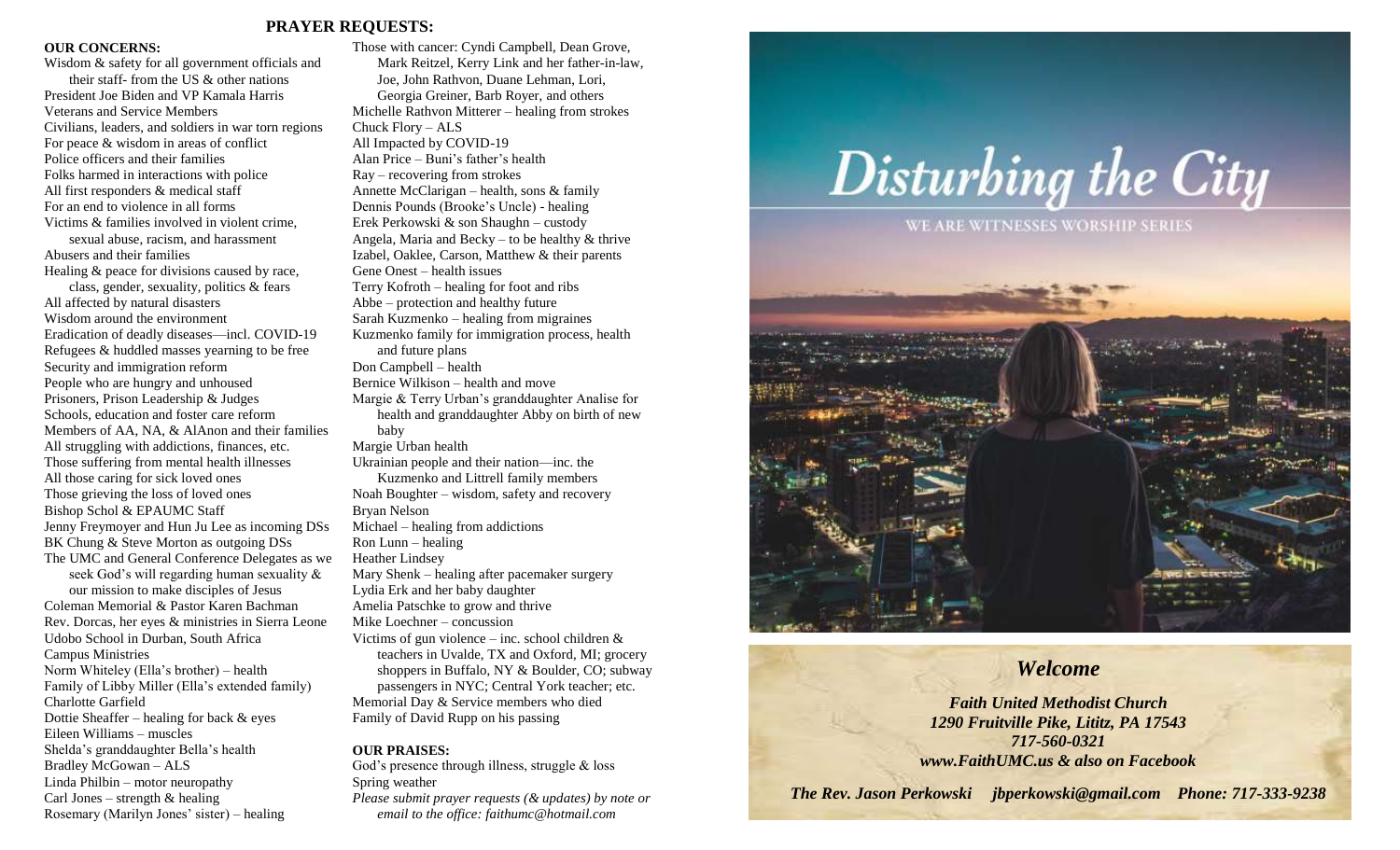# *Faith United Methodist Church*



# **May 29, 2022 at 10:30 AM – 7 th Sunday of Easter & Ascension Sunday & Memorial Day**

**ELCOME:** We come together to worship God. During this season of Easter, we remember God's sacrificial, resurrecting and redeeming love. The Father has seated the Son at His Right Hand and sent the Holy Spirit to minister to us powerfully. You are welcome in this sacred space no matter who you are; from where you have come; what experiences, struggles or gifts you bring; or the questions, doubts & beliefs you carry. We are so glad you are here! *W*

**GUEST BOOK:** *If you are visiting with us for the first time, please sign the guest book in the hallway and provide us with your contact info. We would love to stay in touch with you.*

### **OUR OFFERINGS OF PRAYERS, PRESENCE, GIFTS, SERVICE & WITNESS**

*Offering plates are on the altar & by the doors to the sanctuary. You may also give online or by mail.*

**GREETINGS & ANNOUNCEMENTS Michelle Bame & Pastor Jason**

*If you're worshipping online, please 'sign in' by commenting on the video & post prayer requests, too.*

### **A TIME FOR CENTERING & PRAYER**

| <b>SPECIAL MUSIC</b>                                                                                                                                                                                                                                                                                                                                                  | How Can I Keep from Singing<br>Quaker Hymn, attributed to Robert Lowry approx 1871 | Anthony & Jody Wiker  |
|-----------------------------------------------------------------------------------------------------------------------------------------------------------------------------------------------------------------------------------------------------------------------------------------------------------------------------------------------------------------------|------------------------------------------------------------------------------------|-----------------------|
| *CALL TO WORSHIP<br>Pastor Jason & God's People<br>Risen with Christ, let us seek the realities of the Spirit.<br>Our life is hidden with Christ in God.<br>He who descended is also ascended far above the heavens, that he might fill all things.<br>When Christ, our Life, appears, we shall appear with him in glory! Alleluia!<br>(Don E. Saliers $BOW \# 402$ ) |                                                                                    |                       |
| *HYMN                                                                                                                                                                                                                                                                                                                                                                 | Jesus Shall Reign                                                                  | UMH #157 v. $1, 3, 4$ |
| <b>SCRIPTURE LESSON</b>                                                                                                                                                                                                                                                                                                                                               | <b>Acts 1:1-11</b><br>This is the Word of the Lord $-$ Thanks be to God!           | <b>Drew Hassara</b>   |
|                                                                                                                                                                                                                                                                                                                                                                       | THE PRAYERS OF GOD'S PEOPLE & THE LORD'S PRAYER                                    | <b>UMH #895</b>       |
| <b>SCRIPTURE LESSON</b>                                                                                                                                                                                                                                                                                                                                               | Psalm 97<br>This is the Word of the Lord $-$ Thanks be to God!                     | <b>Drew Hassara</b>   |
| *HYMN                                                                                                                                                                                                                                                                                                                                                                 | <b>Battle Hymn of the Republic</b>                                                 | <b>UMH #717</b>       |
| <b>SCRIPTURE LESSON</b>                                                                                                                                                                                                                                                                                                                                               | John 17:20-26<br>This is the Word of the Lord $-$ Thanks be to God!                | <b>Drew Hassara</b>   |
| <b>CHILDREN'S TIME</b>                                                                                                                                                                                                                                                                                                                                                |                                                                                    | <b>Pastor Jason</b>   |
| *HYMN                                                                                                                                                                                                                                                                                                                                                                 | <b>Blest Be The Tie That Binds</b>                                                 | <b>UMH #557</b>       |

**SCRIPTURE LESSON Revelation 22:10-21 Drew Hassara**

*This is the Word of the Lord — Thanks be to God!*

| *HYMN                   | Church's One Foundation                                                  | UMH #545 v. $1, 2, 4$ |
|-------------------------|--------------------------------------------------------------------------|-----------------------|
| <b>SCRIPTURE LESSON</b> | Acts 16:16-34<br>This is the Word of the Lord — <b>Thanks be to God!</b> | <b>Drew Hassara</b>   |
| <b>SERMON</b>           | Disturbing the City                                                      | <b>Pastor Jason</b>   |
| *HYMN                   | Softly and Tenderly                                                      | UMH #348 v. 1, 2, 4   |

#### **BENEDICTION & SENDING FORTH**

#### *\* You are invited to stand*

**Director of Worship:** Shannon Edwards **AV Tech:** Dennis Meck, Sr. **Guest Pianist:** Jody Wiker **Guest Singer and Guitarist:** Anthony Wiker **Pastor:** The Rev. Jason Perkowski **Ministers:** The People of God

#### **WORSHIP SERVICES ARE ALSO BROADCAST on Facebook & our website.**

**COVID PROTOCOLS: Masks are optional.** We will still be sitting every other row for social distancing.

**OFFICE COMMUNICATION:** Hours vary, so please contact us directly to see when we are available. Messages left on the office phone, 717-560-0321 or email: [faithumc@hotmail.com,](mailto:faithumc@hotmail.com) will be checked on weekdays. In emergencies, contact Pastor Jason at 717-333-9238 or [jbperkowski@gmail.com](mailto:jbperkowski@gmail.com) and leave a *detailed message*. Pastor Jason is spending time with family from Friday Noon through Saturday. Please be patient if he doesn't respond to non-emergency calls during those times.

**JUNIOR CHURCH** is taking a break for the summer. We are planning to resume on Sept 11th with Junior Church in person during worship.

**YOUTH GROUP, SUNDAYS, 5-7 PM** at Faith UMC.  $5<sup>th</sup>$ -12<sup>th</sup> graders are invited. Sign up in the hall or by contacting the office **to volunteer to be the 2<sup>nd</sup> adult for the evening and/or provide a snack or light dinner.** *No Meeting tonight due to Memorial Day Weekend.*

**CHATTING CLUB: MONDAYS AT 7 PM BY ZOOM** Everyone is invited to join us for these interactive discussions on different topics each week. NO meeting May 30 – Memorial Day. Join us at: <https://us02web.zoom.us/j/86190453518?pwd=cEVDeDljeThaaWVlYjlQWmZjTm5oUT09>

**BIBLE STUDY on THURSDAYS at 6:30 PM** with Mike Shifflet at Oregon Community UMC.

**MORNING BIBLE STUDY – FRIDAYS AT 10AM:** Join us **in person** in the Faith UMC Fellowship Hall or by Zoom: <https://us02web.zoom.us/j/83172825482?pwd=VzBkd2p0ci9KZ1BqMUZqN1NOamh4dz09>

FAREWELL FOR BK on June 8, 6-8PM: Faith UMC will be hosting the Farewell Service for District Superintendent BK Chung. **We need volunteers to serve light snacks & cake at 6pm** for a drop-in reception in Fellowship Hall, as well as **greeters**. If interested, please contact Pastor Jason ASAP. The West District is also collecting an offering that will be shared between a gift to his family and to the ministry of NarSarah Clinic and Orphanage in Sierra Leone in his honor. If you would like to contribute to this, send gifts to Faith UMC with "BK Farewell Gift" in the memo line or give at FaithUMC.US in the ONLINE GIVING section in the fund labeled "Rev. Bumkoo Chung's Farewell Gift."